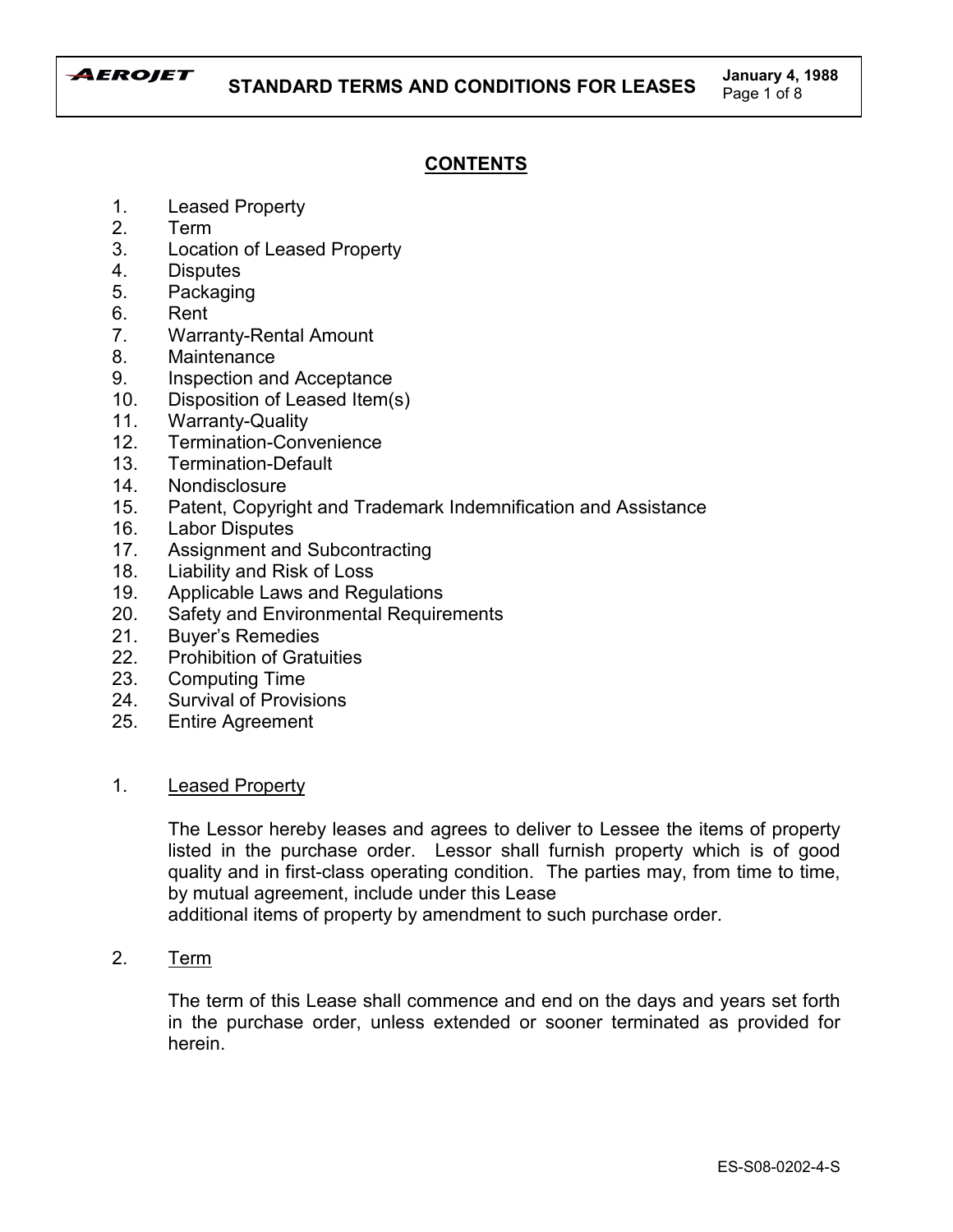

# 3. Location of Leased Property

The leased property shall be generally located at Aerojet General Corporation, Sacramento, California facility or at such other locations set forth in the purchase order.

# 4. Disputes

A. Any dispute between Lessor and Lessee arising under, for alleged breach of, or in any other way related to, this Lease shall, if not resolved by mutual agreement, be subject to resolution only as provided below.

B. Lessee may pursue Lessee's rights against Lessor in any tribunal with jurisdiction.

C. Lessor may pursue its rights against Lessee only in a court of competent jurisdiction in the State of California. The law applicable to the interpretation of this Lease and the resolution of disputes between Lessee and Lessor in connection with this Lease shall be the law of the State of California.

D. Pending resolution of any dispute with Lessee, Lessor shall proceed diligently to perform all of the duties that it would have, in the absence of the dispute, toward Lessee.

E. Whenever a provision of this Lease grants Lessor a form of remedy, whether an "equitable adjustment" or otherwise, that shall be the exclusive form of remedy to Lessor, and Lessor shall not have any other or broader right, including, but not limited to, one for "breach of contract."

# 5. Packaging

All property shall be packaged for ease of handling and in such a manner as to assure its protection during shipment and storage. Unless otherwise provided for, rent includes all charges for packaging and transportation to the place of delivery.

# 6. Rent

A. The Lessee shall, upon the submission of proper invoices, pay rent for the leased property at the monthly rate specified in the purchase order. Such rent shall begin upon date of delivery by the Lessor and acceptance by the Lessee, and shall continue to the date on which this Lease expires or is terminated with respect to said item or items of leased property; provided, however, that such rental shall commence upon the date when the item is placed in a usable condition in those cases wherein an item is unusable as a result of need for repair or parts replacements at the time when rental would otherwise begin. Rent accruing during the month of delivery of any item or items of leased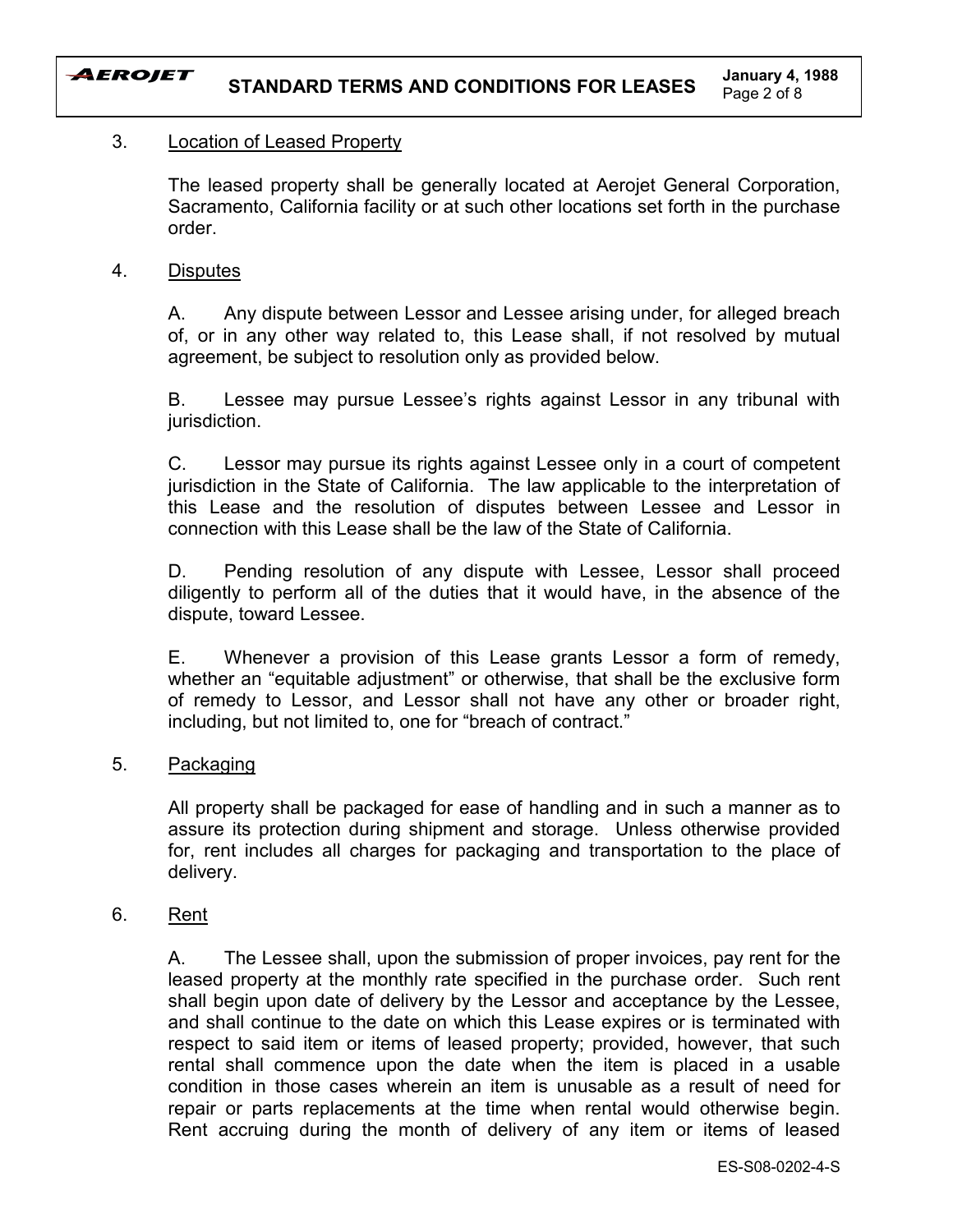

property and the month in which such item or items of leased property are returned to the Lessor shall be prorated on the basis of a thirty-day month.

B. The Lessee shall as soon as practicable notify the Lessor of the date or dates upon which the items to be leased were or are received by it and will advise the Lessor of any items that were or are not in usable condition as a result of the need for repair or parts replacement at the time of receipt.

# 7. Warranty-Rental Amount

Lessor warrants that any rental fee charged under this Lease does not exceed the price charged to any other customer of Lessor for like quantities of the same leased articles. Upon Lessee's request, Lessor shall provide Lessee with proof of Lessorís compliance with this warranty. Lessee shall have the right to recover form Lessor the amount by which and lease fee charged under this Lease exceeds the figure Lessor warrants under the Clause.

# 8. Maintenance

The Lessor shall preserve and maintain the leased property in good operating condition in accordance with sound industrial practice and in compliance with Federal, State and Local environmental and safety regulations. If, Lessor fails to take action to maintain noncompliant items, upon thirty (30) days notice from Lessee, Lessee may at its option, terminate this lease for default, make such corrective actions required or take any other necessary actions to prevent noncompliance with environmental and safety requirements. If Lessee takes any such actions, Lessor agrees to compensate Lessee for its incurred costs. No rent shall accrue with respect to any property during any period when such property is unserviceable or during any period when such property is unusable as a result of the failure of the Lessor to render service in connection with operation and maintenance of the property, or is noncompliant with environmental and/or safety requirements.

# 9. Inspection and Acceptance

The leased property shall be subject to inspection, acceptance or rejection by Lessee after delivery to destination, notwithstanding any prior payment. Replacement of rejected items or equipment or parts thereof shall not be made unless requested by Lessee.

# 10. Disposition of Leased Item(s)

Immediately upon total or partial termination or expiration of this Lease or upon notice to the Lessor of the rejection of any item or items of the leased property, Lessee at Lessor's expense shall prepare such item or items for shipment in accordance with any applicable specifications and instructions. Within ninety (90) days after total or partial termination, expiration, or notice to the Lessor of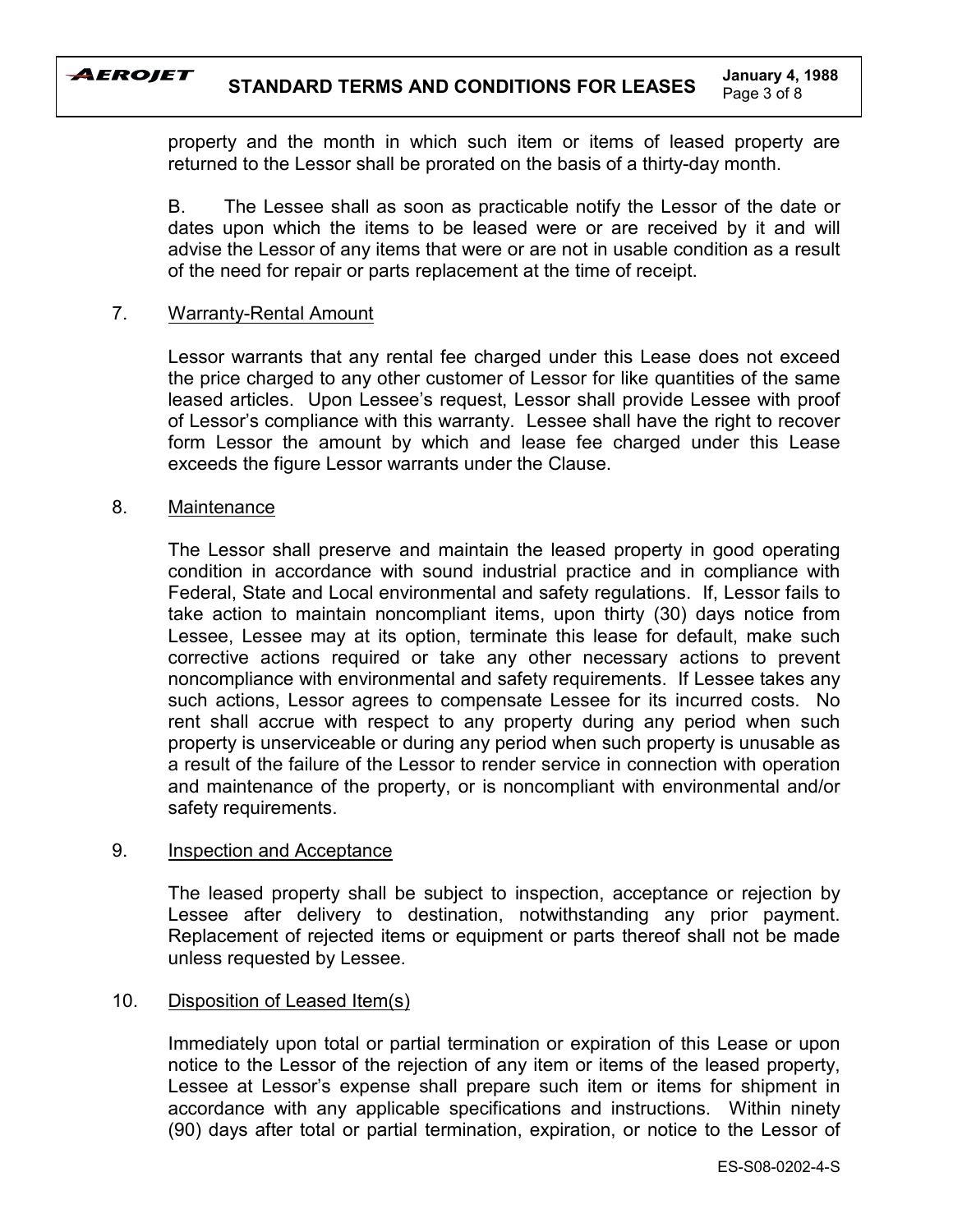#### AEROJET **STANDARD TERMS AND CONDITIONS FOR LEASES January 4, 1988** Page 4 of 8

rejection, the Lessor shall furnish the Lessee instructions as to the place to which the items or items affected thereby shall be shipped, and the means of transportation.

## 11. Warranty-Quality

For the term of this Lease, Lessor warrants to Lessee that the property covered by this Lease will be free from defects in material, workmanship and title and will be the kind and quality designated or described in the purchase order. Unless specifically agreed to otherwise by Lessor and Lessee, Lessor agrees to replace free of charge any items of equipment, part or parts thereof, which do not conform to this warranty.

## 12. Termination-Convenience

A. The Lease may be terminated by Lessee at any time as to any or all of the leased property. Lessee shall furnish to the Lessor thirty (30) days written notice for such termination. Lessee shall be liable for any unpaid rent pursuant to the clause hereof entitled "Rent."

## 13. Termination-Default

A. Lessee may, by written notice of default to Lessor, terminate this Lease or any part thereof if Lessor, (1) fails to deliver the property or perform services, if any, in accordance with the delivery schedule specified herein, or any extension thereof, or (2) so fails to make progress as to endanger performance of this Lease, or fails to comply with any of the other provisions of this Lease and does not cure such failure within a period of ten (10) days, or such longer period as Lessee may authorize in writing, after receipt of notice from Lessee specifying such failure.

B. In the event of termination for default pursuant to this Clause, the Lessee may lease similar articles or equivalent services elsewhere. Lessor shall be liable to Lessee for any excess cost, provided, however, that Lessor shall not be liable for such excess cost when the failure of Lessor is due to cause beyond the control and without the fault or negligence of Lessor. No cause shall constitute a basis for excusable delay unless Lessor has notified Lessee in writing of the existence of such cause within ten (10) days from the beginning thereof.

C. Lessee may, by written notice, terminate this Lease in whole or in part for default if, in Lessee's opinion, Lessor appears to be insolvent or in an unsound financial condition so as to endanger performance.

### 14. Nondisclosure

Lessor hereby agrees that all technical information contained in documents, drawings, publications, specifications, schedules, and the like received from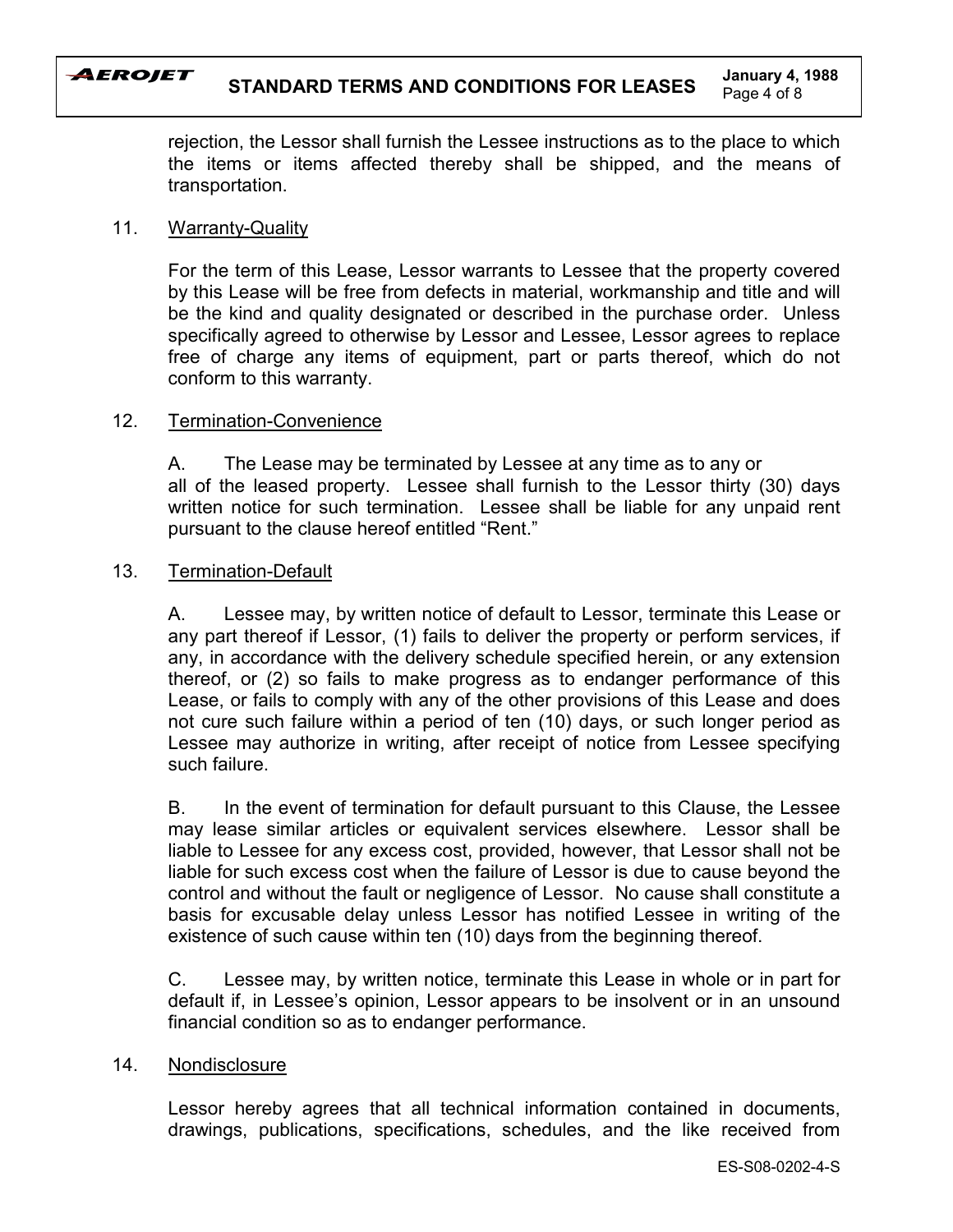## AEROJET

Lessee for the performance of this Lease is received in confidence and is the proprietary property of Lessee and that such information will not be transmitted, reproduced, used, or disclosed to any person or organization by Lessor (except as may be necessary for the performance of work required to be done under this contract with Lessee) without the express prior written approval of Lessee. If this Lease is issued pursuant to a United States Government contract, this agreement will be extended to read Lessee and the Government.

# 15. Patent, Copyright, Trademark and Trade Secret Indemnification and Assistance

A. Lessor shall report to Lessee, promptly and in reasonable written detail, each notice or claim of patent, trademark, copyright, or trade secret infringement based on the performance of this Lease of which Lessor has knowledge.

B. Except for items that Lessee requires to be produced according to Lessee's design drawings, Lessor holds and saves Lessee and Lessee's successors, assigns, customers, and users of its products and services from any liability, loss, damage, judgments, or awards, including costs and expenses and attorney fees, arising out of any actions, claims, or proceedings for infringement of (a) any United States Letters Patent purporting to cover the materials to be leased to Lessee under this Lease, or their normal intended use, and (b) any trademark, copyrights or trade secrets applicable to material delivered to Lessee. Lessor agrees to defend Lessee at Lessor's expense in all such actions, claims, or proceedings, provided Lessee shall give Lessor prompt notice in writing at the address stated in the Lease, of all such actions, claims, and proceedings, as well as notices of infringement or possible infringement, and of threats of any suit for infringement.

# 16. Labor Disputes

Whenever an actual or potential labor dispute delays or threatens to delay any performance under this Lease, Lessor shall immediately give Lessee notice and, if the original notice is not in writing or does not contain full details, Lessor shall promptly furnish such notice and such details in writing. Lessor shall ensure that the obligations of this Clause are made binding on all tiers of its subcontractors.

# 17. Assignment and Subcontracting

A. Monies due to Lessor under this Lease may not be assigned in whole or in part by Lessor without the prior written approval of Lessee. To the extent that any law, statute, regulation, or the decision of any court commission, or regulatory body may or shall contain a contrary provision, Lessor thereby waives the right to assert such contrary provision in support of any assignment.

B. Without Lessee's written consent, Lessor may not (i) assign or transfer any right of Lessor under this Lease, or (ii) delegate or subcontract any portion of Lessor's responsibilities under this Lease, except that Lessor may delegate or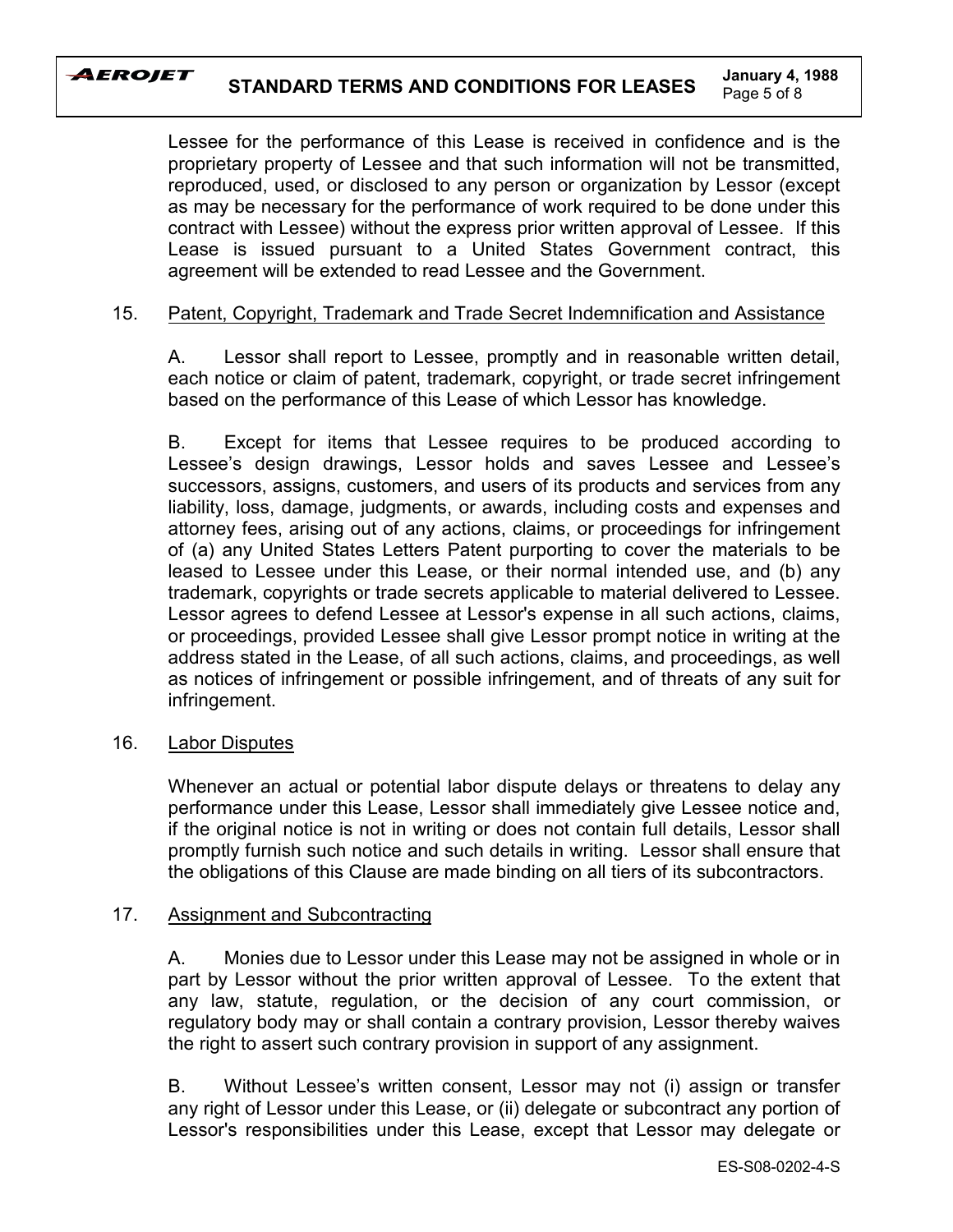

subcontract work expressly identified as subcontracted or delegated in Lessor's quotation to Lessee or in negotiation with Lessee on that quotation. Lessee shall not be bound by any action in violation of this Clause. Lessee's rights shall not be diminished, nor shall its obligations (including, but not limited to, those related to the amounts Lessee must pay) be increased by any assignment, transfer, delegation, or subcontract, whether in compliance with or in violation of this Clause. Lessor holds Lessee harmless against any such increase in Lessee's rights and decrease in Lessor's obligations. Lessee's consent to any assignment or transfer may not be reasonably withheld but may be conditioned on such terms as Lessee deems appropriate.

C. No copy of this Lease or of any plans, specifications or other Lessee furnished document relating to this Lease, if marked "Top Secret," "Secret" or ìConfidential,î may be revealed to any assignee, delegate, or subcontractor, except as duly authorized.

# 18. Liability and Risk of Loss

A. The leased property shall be returned by the Lessee to the Lessor in as good of condition as when received, normal wear and tear or unavoidable casualty excepted.

B. Lessee shall not be liable for loss or destruction or any damages, to the leased property which are: (1) caused by any of the following perils while on the Lessee's premises or on premises under its control. Such perils include, but are not restricted to: Acts of God or of the public enemy; acts of the Government in either its sovereign or contractual capacity; fires; flood; lightning; windstorms; cyclones; tornado; hail; explosion; riot; civil commotion; theft; vandalism and malicious mischief; sabotage; aircraft or objects falling therefrom; smoke, sprinkler leakage; earthquakes or volcanic eruption; or warlike actions, (2) caused by Lessor's leased property or by the fault of negligency of Lessor.

C. Lessor agrees to maintain insurance or self insurance plan, in such amounts and in such form, as required to cover any risks or perils for which Lessor is responsible hereunder. Evidence of insurance coverage need not be filed with Aerojet General Corporation unless this Lease agreement covers the lease (or charter) of vehicles or aircraft. In these excepted cases, the following applies:

(1) Certificates, in duplicate, evidencing third party public and property damage liability shall be filed with Aerojet General Corporation prior to the execution date of this Lease agreement. Minimum limits of coverage shall be:

Vehicles (passenger cars, station wagons, pickups, and trucks that are licensed for use of the public highways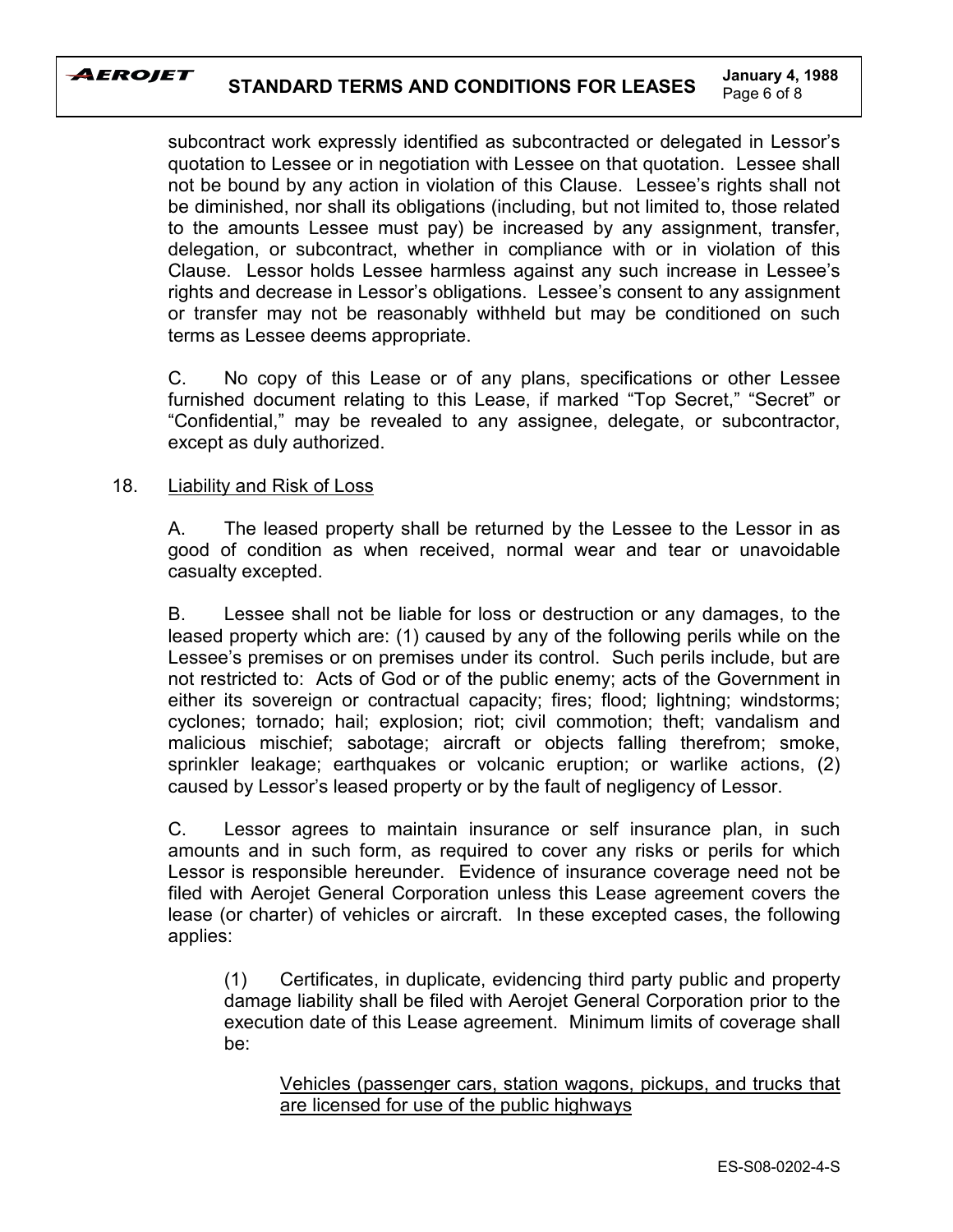

Bodily injury liability - \$1,000,000 each person and \$1,000,000 each occurrence.

Property damage liability - \$1,000,000 each occurrence and \$1,000,000 aggregate.

Fully comprehensive fire and theft.

Collision coverage - \$100 deductible.

(2) Each of the certificates shall provide for thirty (30) days advance notice in the event of material change or cancellation of said policies of insurance. Certificates and notices delivered by mail shall be registered, postage prepaid, and addressed to Aerojet General Corporation, at the address shown on the purchase order, Attention: General Purchasing Department.

(3) Any failure of Lessor or its insurer to comply in full with provisions of these requirements shall in no way constitute a waiver by the Lessee of any contractual rights hereunder, unless such waiver is in writing and signed by the Lessee.

# 19. Applicable Laws and Regulations

A. Lessor shall comply with all Federal, State, or local laws, rulings, regulations, and orders pertaining to this Lease in effect on its date.

# 20. Safety and Environmental Requirements

Lessor shall, to the extent required, comply with the requirements of the Federal and California Occupational Safety and Health Acts, National Fire Codes (NFPA), State of California Title 17 Public Safety, and Federal and State of California law and regulations pertaining to the Environment and Hazardous Waste Disposal.

# 21. Buyer's Remedies

All rights and remedies of Lessee set out in this Lease are cumulative and in addition to any remedies provided by law or equity. Waiver by Lessee of any failure by Lessor shall not be a waiver of any other failure, and all provisions of this Lease shall remain in full effect, unless terminated by Lessee.

# 22. Prohibition of Gratuities

A. Lessor warrants that it and its agents and representatives have not offered or given, and will not offer or give, any gratuities in the form of entertainment, gifts, or otherwise to any officer or employee of Lessee or Lessee's customer with a view toward securing this or any other Lease/Order, any favorable treatment with respect to the awarding or amending of this or any other